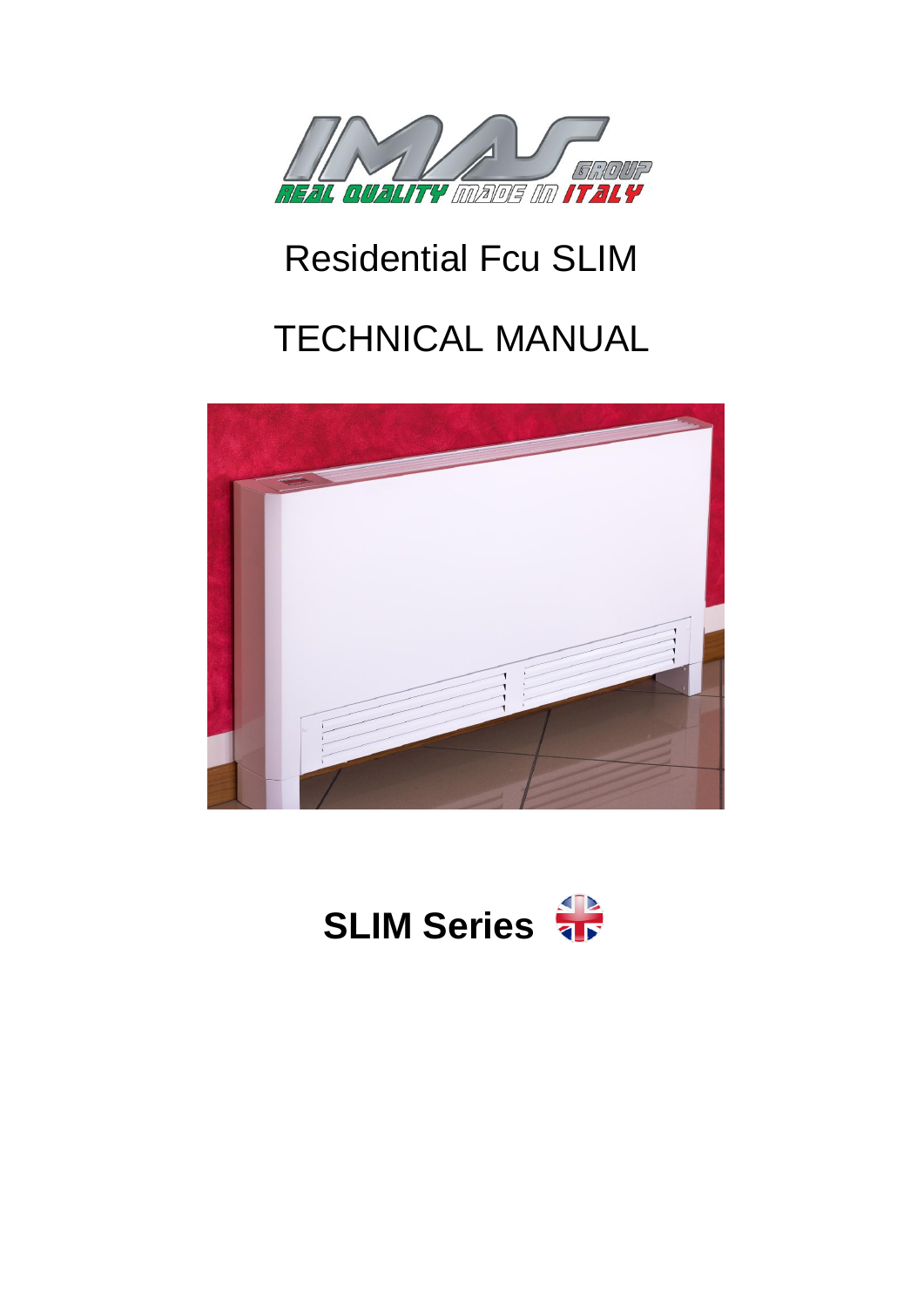# **INDEX**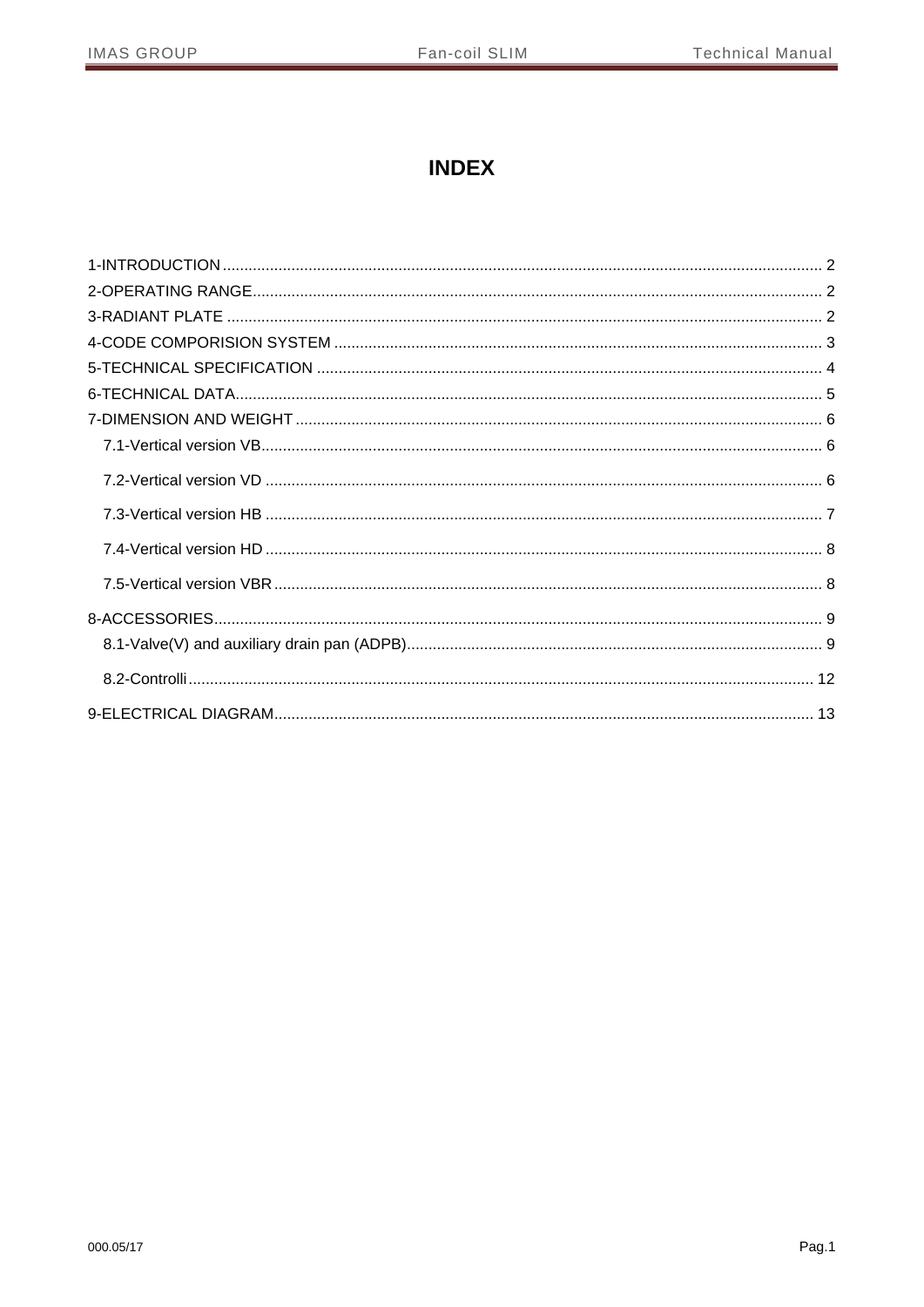#### <span id="page-2-0"></span>**1-INTRODUCTION**

The series SLIM units are designed for residential and commercial air conditioning, for indoor installation, not exposed to ice or extreme temperatures, non-dusty and non-explosive environments. The manufacturer is not responsible for incorrect use.

The SLIM series is offered with DC inverter motors, which allow low power consumption and high silence. Also available is the version with radiant panel, which permits irradiation heating, in addition to heating, cooling and dehumidification for forced ventilation.

## <span id="page-2-1"></span>**2-OPERATING RANGE**

| Power supply                | $220 \div 240V / 50Hz$ |
|-----------------------------|------------------------|
| Water inlet temperature     | $5\div 70^{\circ}$ C   |
| Air inlet temperature       | $10 - 35$ °C           |
| Relative Humidity inlet air | $15 - 70%$             |

It is recommended to operate at the extremes of the above operating limits only for short periods of time, as long periods of operation may reduce the normal life of the components.

## <span id="page-2-2"></span>**3-RADIANT PLATE**

The SLIM units can be equipped with a radiant plate, available only in the vertical version with cabinets (VBR). The radiator plate allows to heat the environment even with a fan, so no sound emission and no electrical power consumption. When the environment is to be warmed up quickly (room temperature is much lower than the set-point), the fan is also activated, thus adding the effect of forced ventilation to the radiant plate warming.





 *Static heating Static heating+ forced ventilation for the coil*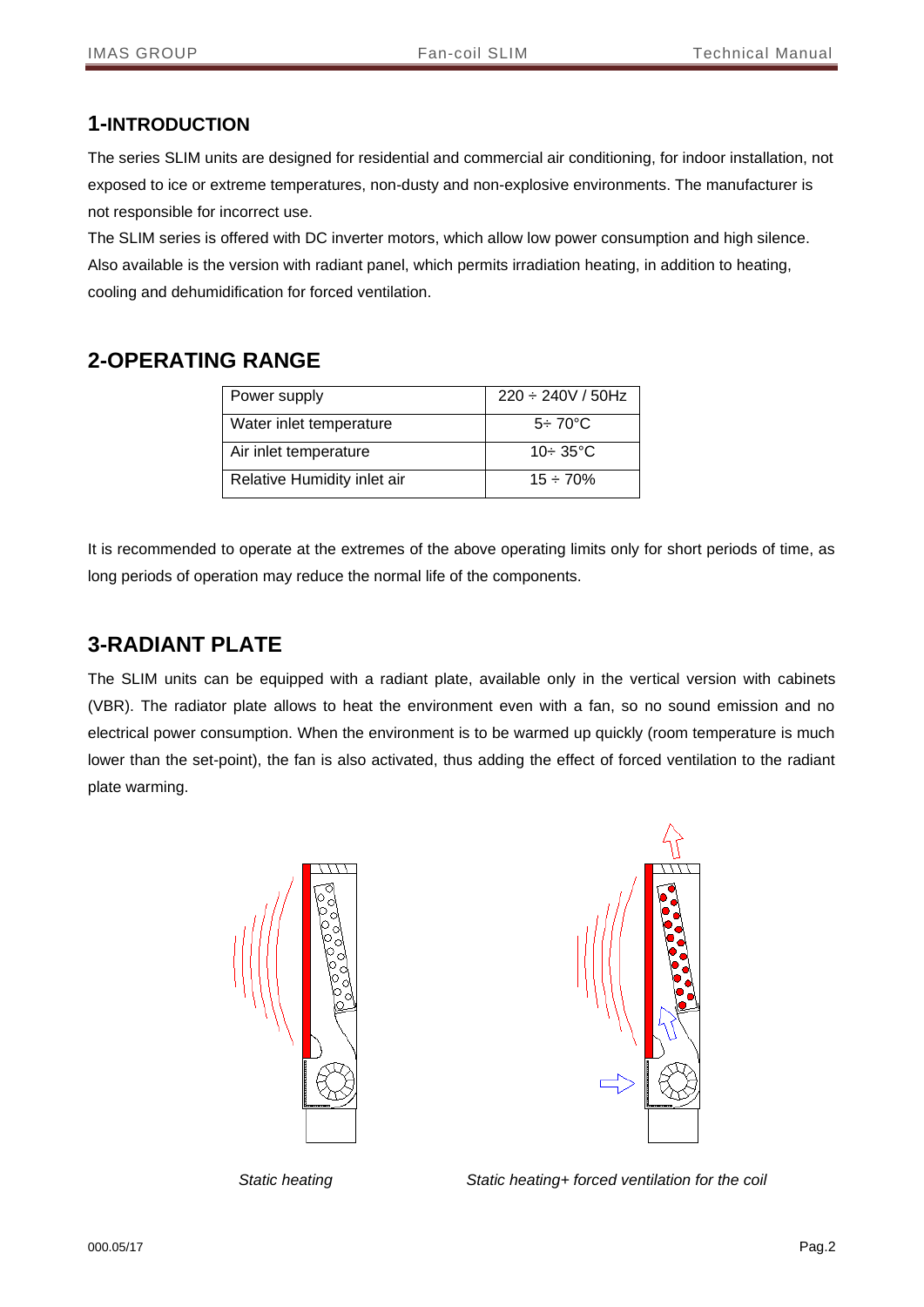# <span id="page-3-0"></span>**4-CODE COMPARISION SYSTEM**

|            | Family (AERSLIM)                        | <b>Size</b> | Coil | Version | Connect | Motor |
|------------|-----------------------------------------|-------------|------|---------|---------|-------|
|            | <b>AES</b>                              | <b>NN</b>   | в    | ۷       | A       | M     |
|            |                                         |             |      |         |         |       |
|            | 15, 35, 45, 55                          |             |      |         |         |       |
|            | $2:2$ pipe                              |             |      |         |         |       |
| <b>VB</b>  | vertical with cabinet                   |             |      |         |         |       |
| VD         | vertical without cabinet                |             |      |         |         |       |
| HB         | horizzontal with cabinet                |             |      |         |         |       |
| HD         | horizzontal without cabinet             |             |      |         |         |       |
| <b>VBR</b> | vertical with cabinet and radiant plate |             |      |         |         |       |
|            |                                         |             |      |         |         |       |
| <b>SX</b>  | Left water connectioni (standard)       |             |      |         |         |       |
| EC         | Electronic motor                        |             |      |         |         |       |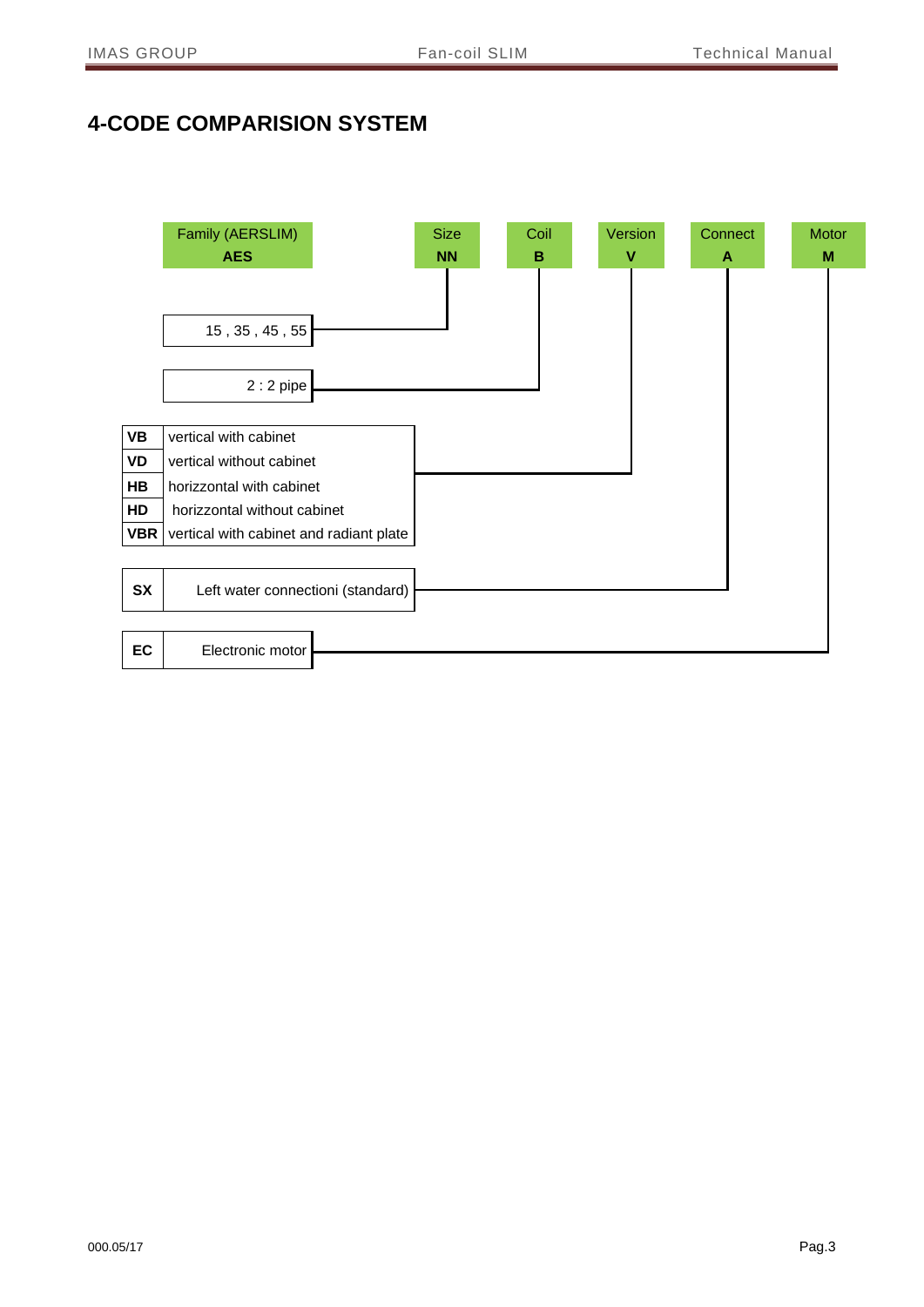## <span id="page-4-0"></span>**5-TECHNICAL SPECIFICATION**

STRUCTURE: made of galvanized steel sheet thickness 0,80-1,00mm. The robust structure prevents vibrations and includes fixing brackets.

CABINET : Made of painted sheet of 0.8mm thick. The pleasing design and reduced thickness (only 129mm) perfectly fits into any environment. The delivery grid can be easily rotated by 180 ° to turn the air flow to the environment or to the wall.

ACCESSIBILITY: The filter can be removed by opening the front suction panel. Accessibility to internal components (fan, electric panel and valve) is guaranteed

by removing the entire cabinet. Hydraulic connections are standard on the left side (looking in front of the fan coil); The electric panel on the opposite side

FILTER: G1 class (EN779), polypropylene net

IMPELLER: The impeller is tangential type, made of reinforced plastic material, balanced and equipped with rubber vibration dampers to ensure no vibration.

MOTOR: DC inverter motor with high-efficiency permanent magnets, power and speed regulated with an electronic device that eliminates vibration and noise,

reduced fuel consumption and a wide range of fan speed modulation.

COIL : Made with high efficiency copper corrugated tubing and aluminium fins, with manual air vent valve at the top. Nominal pressure PN10. Hydrophilic treatment to increase heat exchange even in the presence of high humidity.

RADIANT PLATE: Made with a copper coil, transfers the water heat to the fan-coil front plate without ventilation.

DRAIN PAN: Made of ABS plastic, material free of corrosion in contact with condensate water. The shape of the pan facilitates the outflow and guarantees absence of water stagnation.

INSULATION: fan coil body insulated with expanded polyethylene 3mm thick foam. Insulated front panel with expanded polyurethane thickness 20mm.

ELECTRICAL PANEL: Made of galvanized steel sheet and positioned on the opposite side of the hydraulic connections.





POSTAGE PRODUCTS

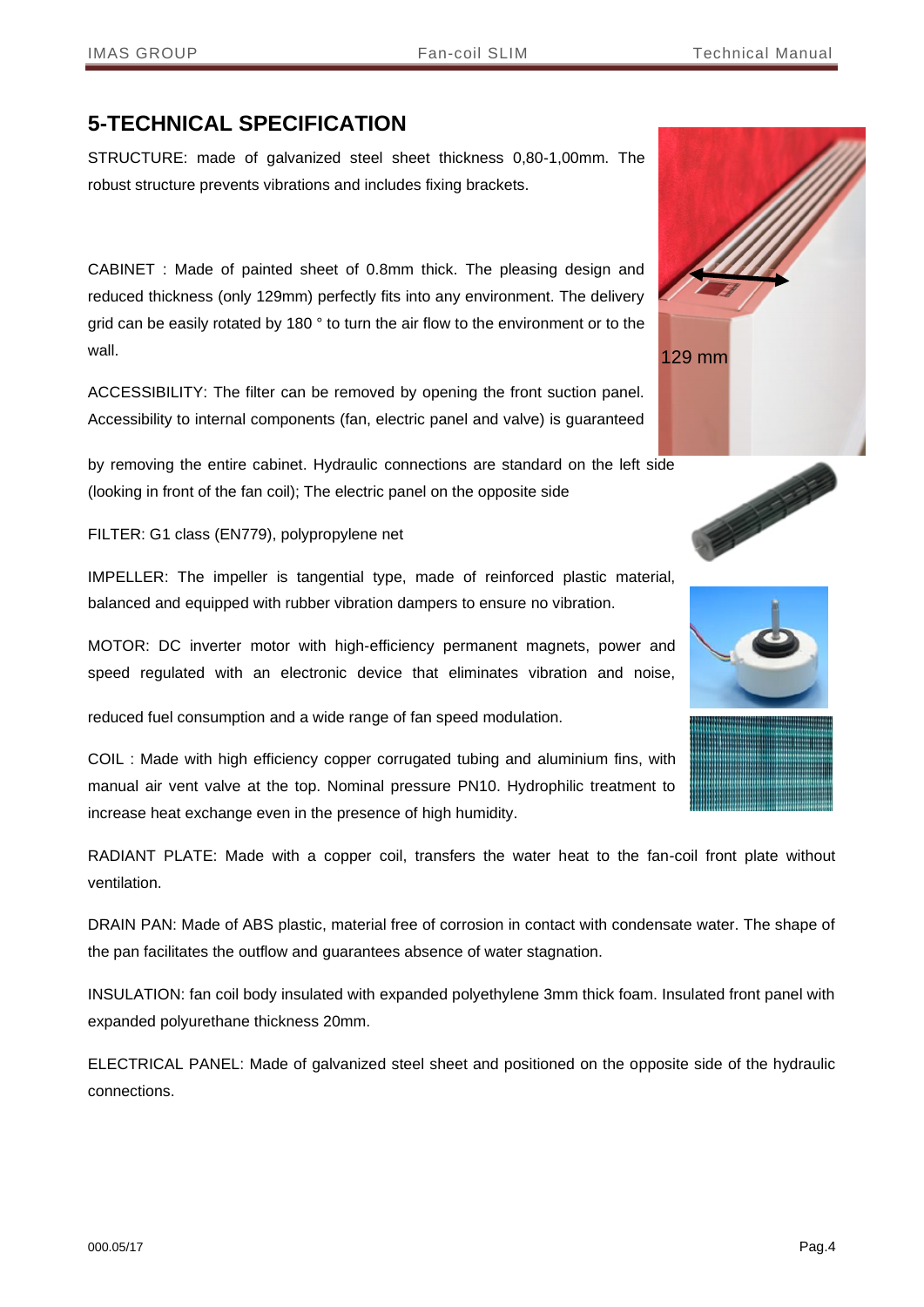# <span id="page-5-0"></span>**6-TECHNICAL DATA**

| <b>SIZE</b>                                                             |       |      | 15             |      |                | 35             |                |                | 45   |      |                | 55   |      |
|-------------------------------------------------------------------------|-------|------|----------------|------|----------------|----------------|----------------|----------------|------|------|----------------|------|------|
| Speed                                                                   |       | min  | med            | max  | min            | med            | max            | min            | med  | max  | min            | med  | max  |
| Air flow capacity                                                       | mc/h  | 60   | 130            | 180  | 120            | 235            | 340            | 175            | 340  | 500  | 215            | 415  | 600  |
| COOLING - air 27°C d.b., 19°C w.b. - inlet water 7°C, outlet water 12°C |       |      |                |      |                |                |                |                |      |      |                |      |      |
| Total capacity                                                          | kW    | 0.37 | 0.66           | 0.83 | 0.74           | 1.24           | 1.61           | 1.14           | 1.93 | 2.56 | 1.46           | 2.48 | 3.28 |
| Sensible capacity                                                       | kW    | 0.28 | 0.53           | 0.68 | 0.56           | 0.98           | 1.32           | 0.85           | 1.49 | 2.02 | 1.07           | 1.88 | 2.53 |
| Water capacity                                                          | 1/h   | 63   | 114            | 142  | 127            | 214            | 277            | 196            | 332  | 440  | 250            | 427  | 564  |
| Pressure drop Ap                                                        | kPa   | 2    | 6              | 9    | $\overline{2}$ | 4              | 6              | 4              | 11   | 18   | 8              | 20   | 33   |
| HEATING - air 20°C - inlet water 45°C outlet water 40°C                 |       |      |                |      |                |                |                |                |      |      |                |      |      |
| Total capacity                                                          | kW    | 0.40 | 0.75           | 0.97 | 0.80           | 1.40           | 1.88           | 1.18           | 2.07 | 2.83 | 1.47           | 2.59 | 3.51 |
| Water capacity                                                          | 1/h   | 69   | 131            | 168  | 137            | 242            | 325            | 204            | 359  | 490  | 254            | 449  | 607  |
| Pressure drop Ap                                                        | kPa   | 2    | $\overline{7}$ | 10   | $\overline{2}$ | $\overline{5}$ | $\overline{7}$ | 4              | 11   | 19   | $\overline{7}$ | 19   | 33   |
| <b>POWER CONSUMPTION</b>                                                |       |      |                |      |                |                |                |                |      |      |                |      |      |
| Power                                                                   | W     | 5    | 6              | 11   | 6              | 11             | 19             | $\overline{7}$ | 12   | 20   | 9              | 15   | 24   |
| Max current                                                             | A     |      | 0,1            |      |                | 0,2            |                |                | 0,2  |      |                | 0,2  |      |
| <b>NOISE DATA</b>                                                       |       |      |                |      |                |                |                |                |      |      |                |      |      |
| Sound Power                                                             | dB(A) | 37   | 45             | 53   | 38             | 46             | 53             | 38             | 46   | 54   | 38             | 46   | 54   |
| Sound Pressure                                                          | dB(A) | 28   | 36             | 44   | 29             | 37             | 44             | 29             | 37   | 45   | 29             | 37   | 45   |
| <b>ENERGY LABEL</b>                                                     |       |      |                |      |                |                |                |                |      |      |                |      |      |
| <b>FCEER</b>                                                            |       |      |                |      |                |                |                |                |      |      |                |      |      |
| <b>FCCOP</b>                                                            |       |      |                |      |                |                |                |                |      |      |                |      |      |

Only for radiant panel version

| <b>STATIC HEATING CAPACITY - air 20°C - water inlet 50°C water outlet 45°C</b> |    |      |      |      |      |  |  |  |
|--------------------------------------------------------------------------------|----|------|------|------|------|--|--|--|
| kW<br>Total Capacity<br>0.62<br>0.37<br>0.42<br>0.50                           |    |      |      |      |      |  |  |  |
| STATIC HEATING CAPACITY - air 20°C - water inlet 70°C water outlet 60°C        |    |      |      |      |      |  |  |  |
| Total Capacity                                                                 | kW | 0.59 | 0.71 | 0.84 | 1.04 |  |  |  |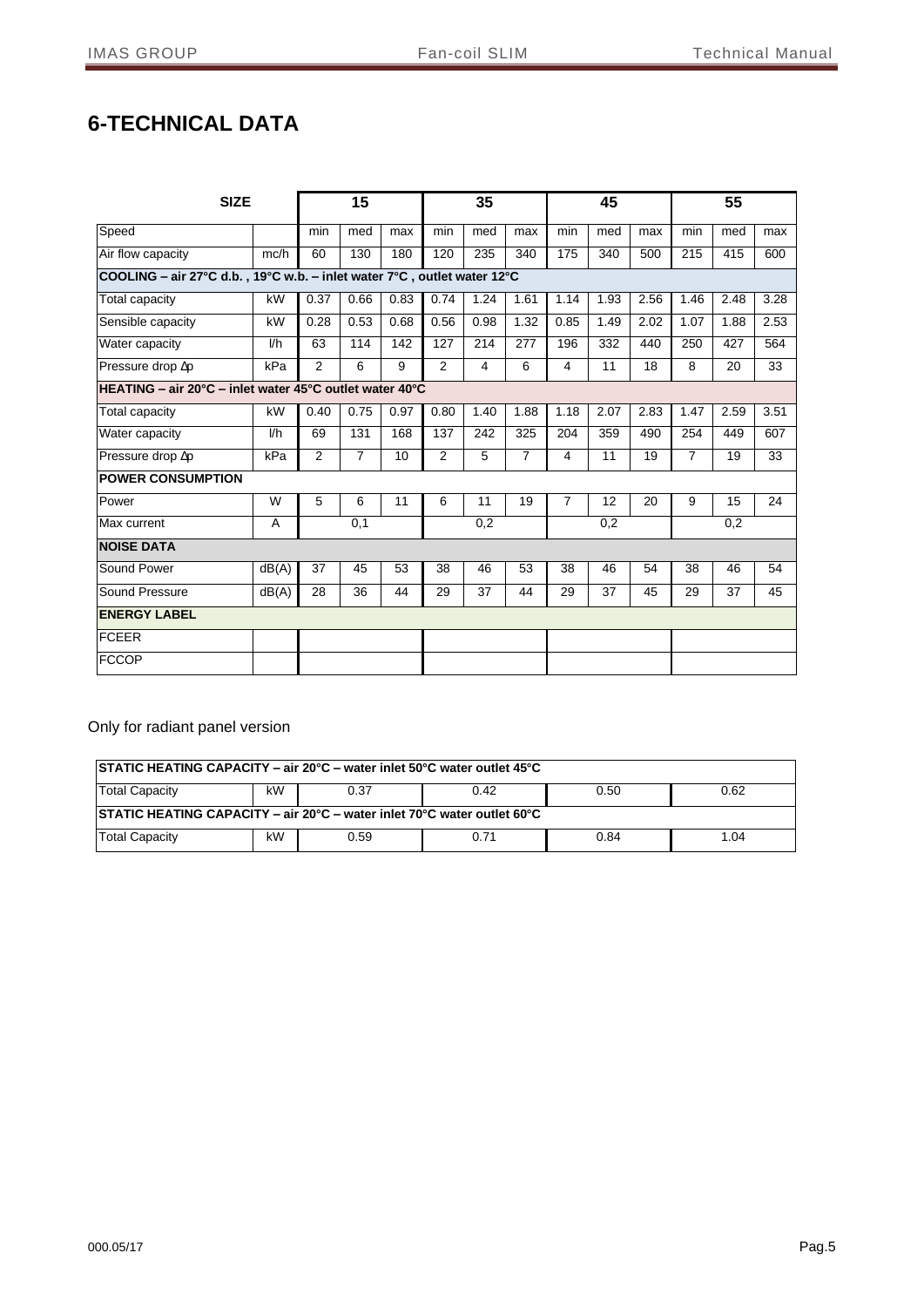## <span id="page-6-0"></span>**7-DIMENSION AND WEIGHT**

#### <span id="page-6-1"></span>**7.1-Vertical version VB**



## <span id="page-6-2"></span>**7.2-Vertical version VD**

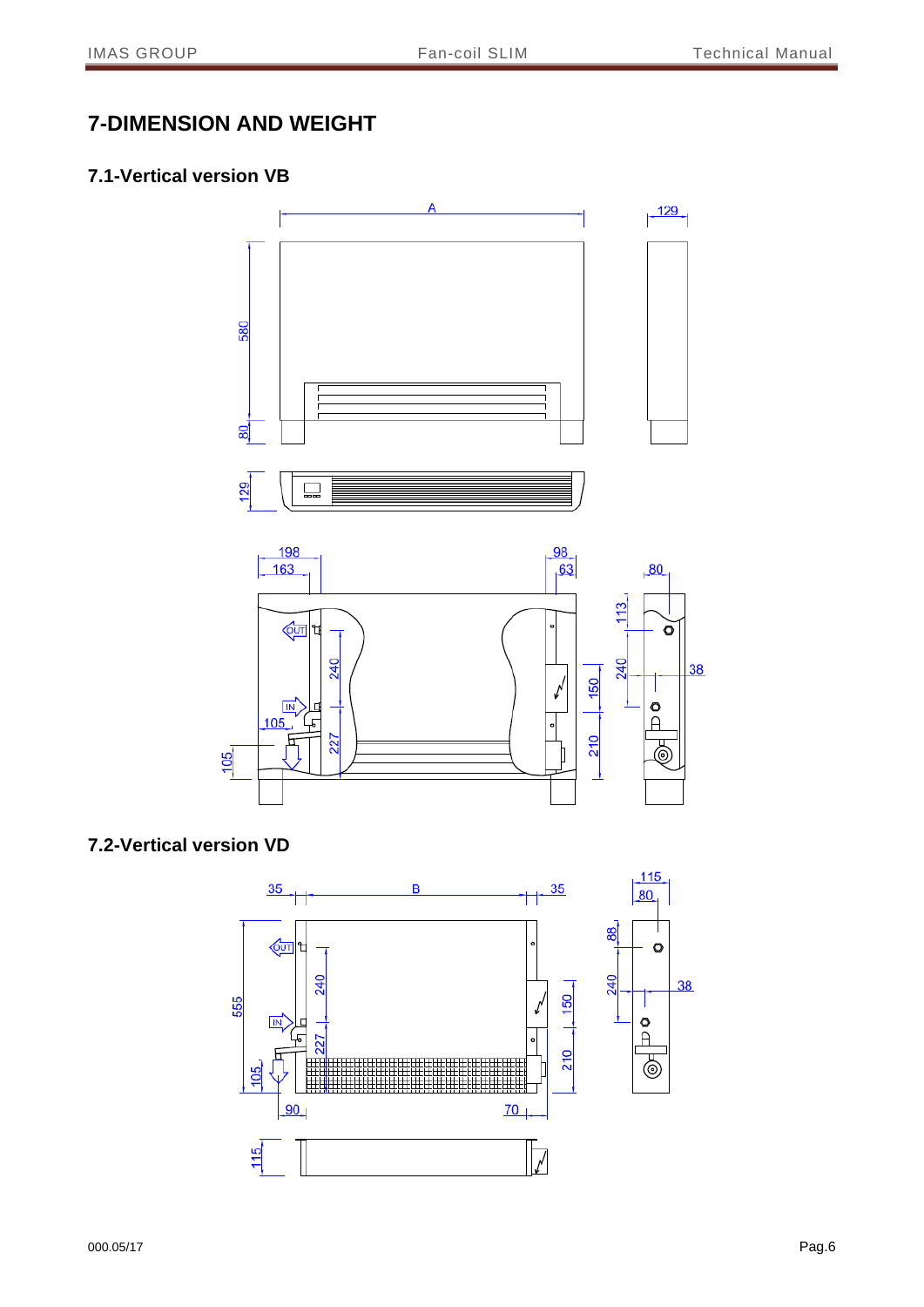## <span id="page-7-0"></span>**7.3-Vertical version HB**



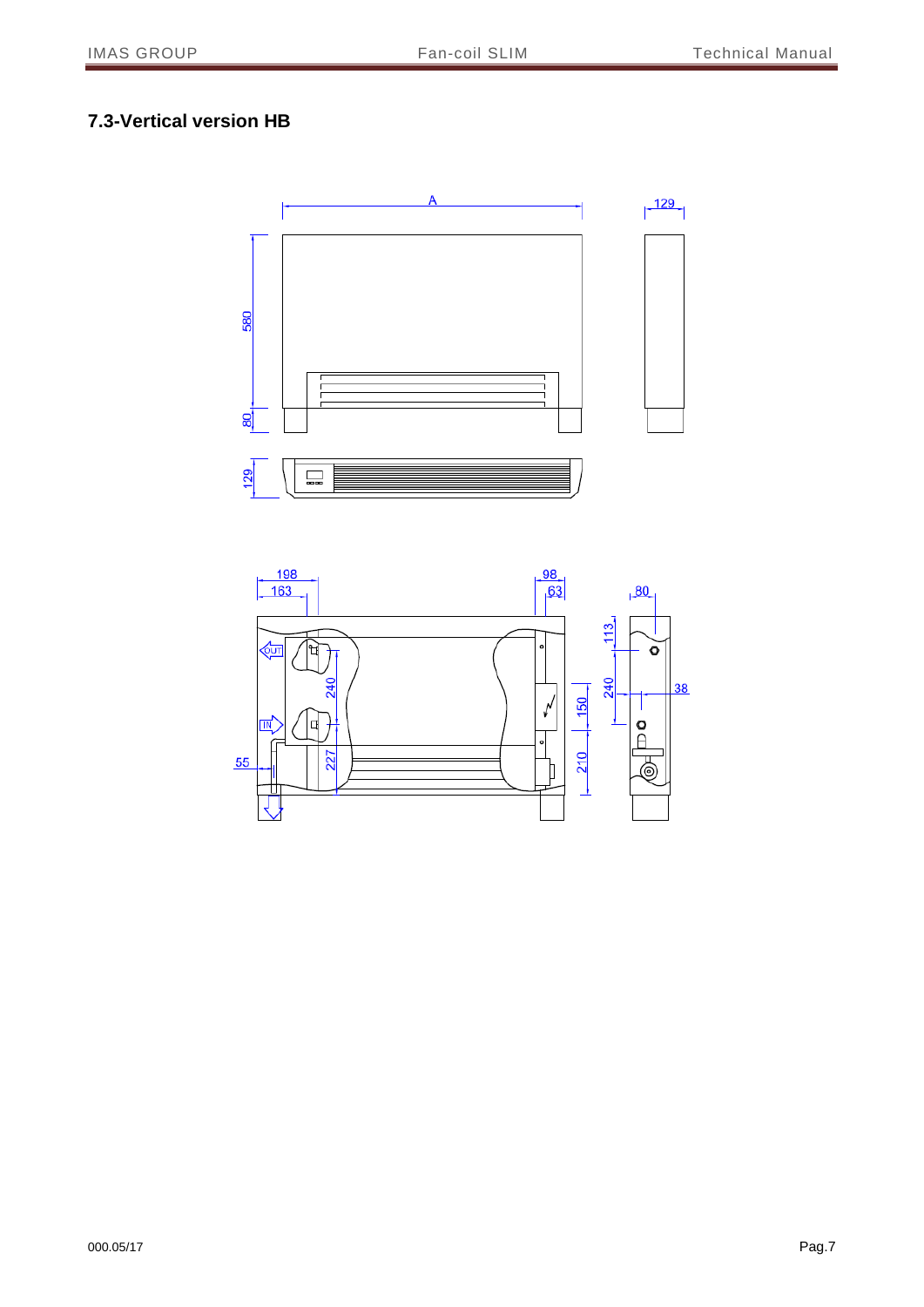## <span id="page-8-0"></span>**7.4-Vertical version HD**



#### <span id="page-8-1"></span>**7.5-Vertical version VBR**

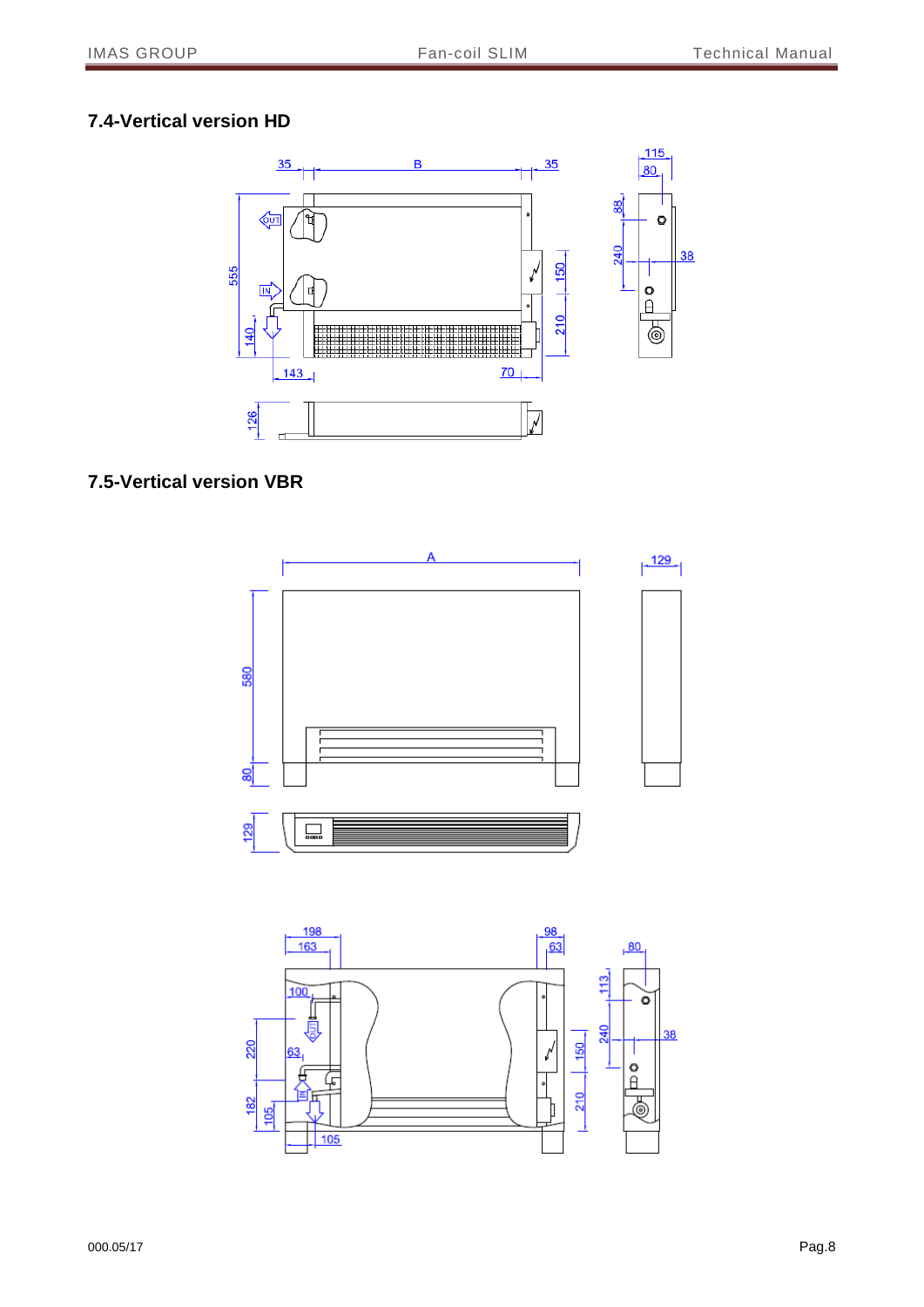| <b>DIMENSION</b>         |    | 15   | 35   | 45   | 55   |
|--------------------------|----|------|------|------|------|
| Ē                        | mm | 600  | 800  | 1000 | 1200 |
| в                        | mm | 305  | 505  | 705  | 905  |
| <b>Water connections</b> | 66 | 1/2" | 1/2" | 1/2" | 1/2" |
| Drain pipe connection    | mm | d.14 | d.14 | d.14 | d.14 |

| <b>PESI</b>                      |               | 15   | 35  | 45   | 55   |
|----------------------------------|---------------|------|-----|------|------|
| <b>Weight model (VB-HB)</b>      | kg            | 17   | 20  | 23   | 26   |
| <b>Weight model (VD-HD)</b>      | kg            | 9    | 12  | 15   | 18   |
| <b>Weight model (VBR)</b>        | kg            | 19   | 22  | 26   | 30   |
| <b>Total water in the coil</b>   | <b>liters</b> | 0.47 | 0.8 | 1.13 | 1.46 |
| Total water in the radiant plate | <b>liters</b> | 0.3  | 0.5 | 0.6  | 0.7  |

# <span id="page-9-0"></span>**8-ACCESSORIES**

Accessories availables:

|                 | <b>Hydraullc accessories</b>                          | A/K/C |
|-----------------|-------------------------------------------------------|-------|
| V <sub>22</sub> | 2 way valve ON-OFF 230V                               | A/K   |
| V <sub>23</sub> | 3 way valve ON-OFF 230V                               | A/K   |
| <b>V22R</b>     | 2 way valve ON-OFF 230V version with radiant plate    | A/K   |
| V23R            | 3 way valve ON-OFF 230V version with radiant plate    | A/K   |
| <b>ADPB</b>     | Auxiliary drain pan (included in the standard supply) | K     |
| CZ              | Feet set                                              | Κ     |
|                 |                                                       |       |
|                 | <b>CONTROLLI</b>                                      |       |
| TOP-3           | Wall mounting display                                 | B     |
| TOP-3-BI        | On board display                                      | A     |

**A/K/C** : A=accessory supplied installed un the unit ; K=accessory supplied not installed (kit) ; B= Assembled supplied assembled, but not installed on the main unit

#### <span id="page-9-1"></span>**8.1-Valve(V) and auxiliary drain pan (ADPB)**

The use of motorized valves is recommended to avoid condensation on the surface of the unit when the fan is in stand-by.

Valves can be supplied assembled to the unit or kits (disassembled components).

The auxiliary condensate drain pan is supplied as standard with the cassette without extra costs. (ADPB).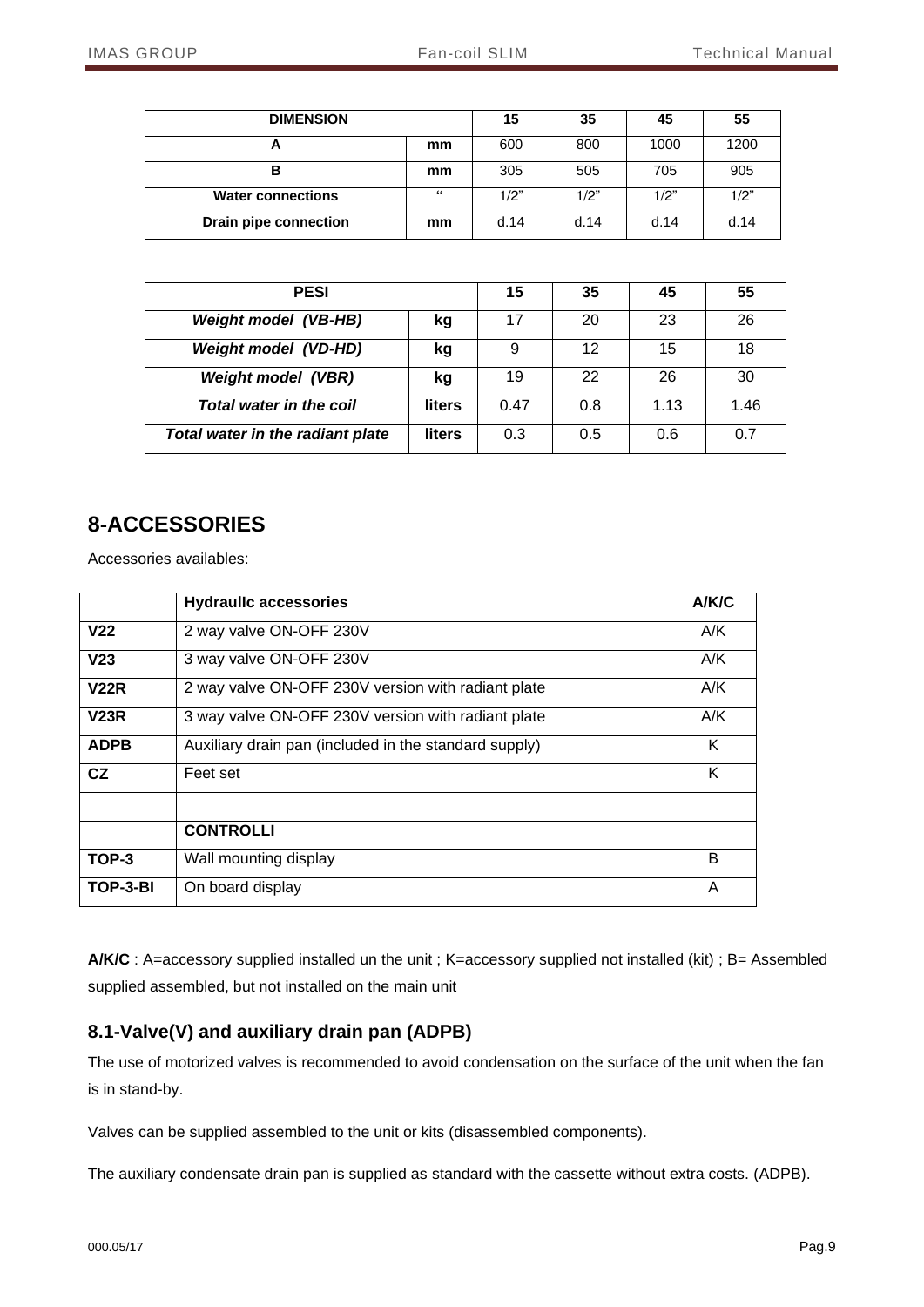

| <b>VALVE FOR MAIN COIL</b> | 15-35-45-55            |
|----------------------------|------------------------|
| <b>MAIN DATA</b>           |                        |
| Connection dimension       | 1/2"                   |
| Kv (2 way valve)           | 1,7                    |
| Kv (3 way valve, straight) | 1,7                    |
| Kv (3 way valve, by-pass)  | 1,2                    |
| Max pressure drop          | 2,0bar                 |
| Nominal pressure           | 16bar                  |
| Water temperature range    | $4-110^{\circ}$ C      |
| Power supply               | 230V-50Hz              |
| Power adsorbed             | 2,5W                   |
| Valve Open/Close time      | 180s                   |
| Type (valve+actuator)      | N.C. (Normally closed) |
| Protection/insulation      | <b>IP44</b>            |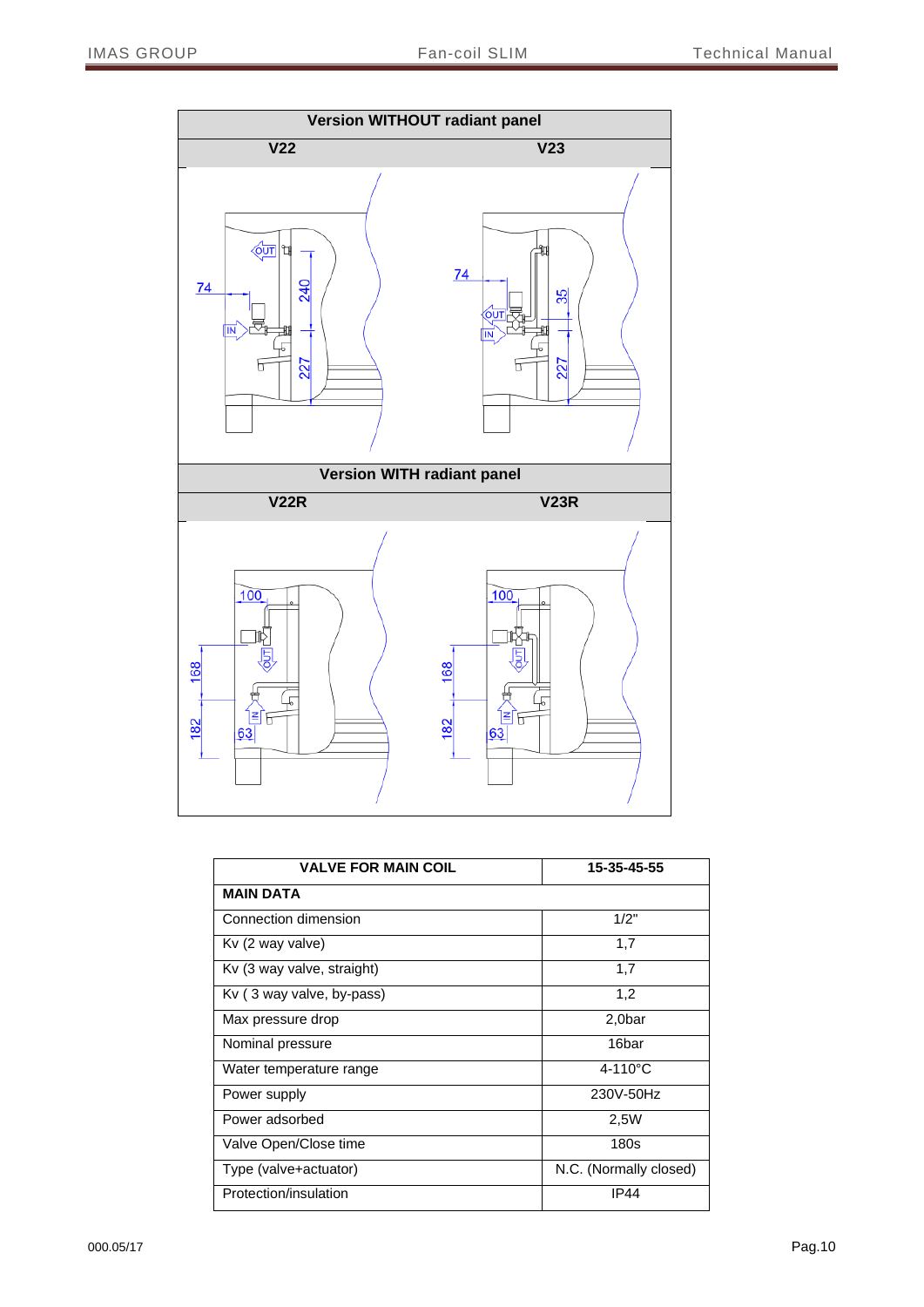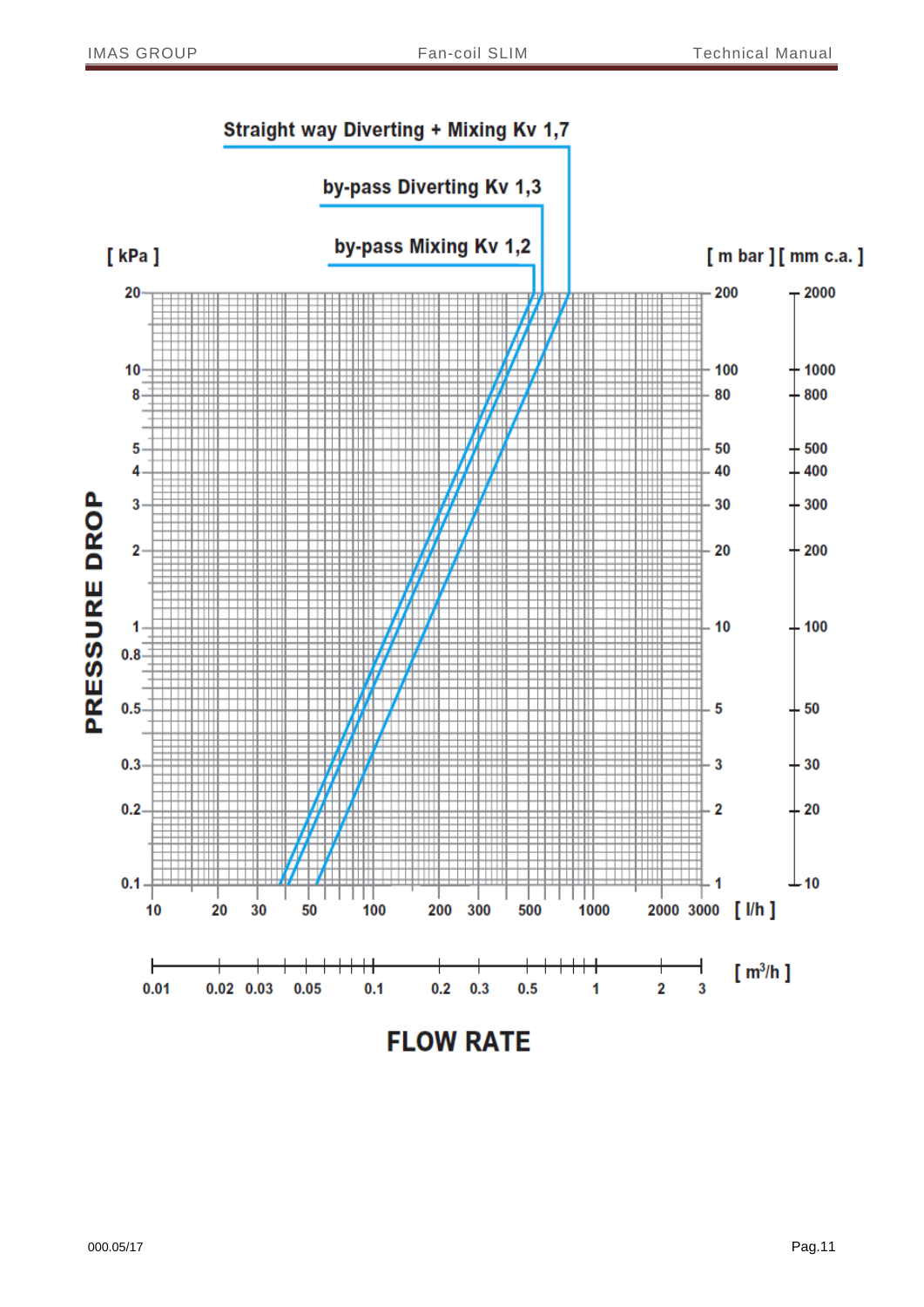#### <span id="page-12-0"></span>**8.2-Electronic Control**

The unit comes with a SP3-BLDC power board already mounted on the machine board. The unit can be operated in one of the following ways:

- From the TOP3 keyboard wall mouted
- From keyboard TOP3 BI (on board)
- As slave from a master unit
- From a main PC with a BMS system (MODBUS) with optionl BMS board installed

In front of the configuration selected, air and / or water temperature probes may be required; refer to the control manual for more information.

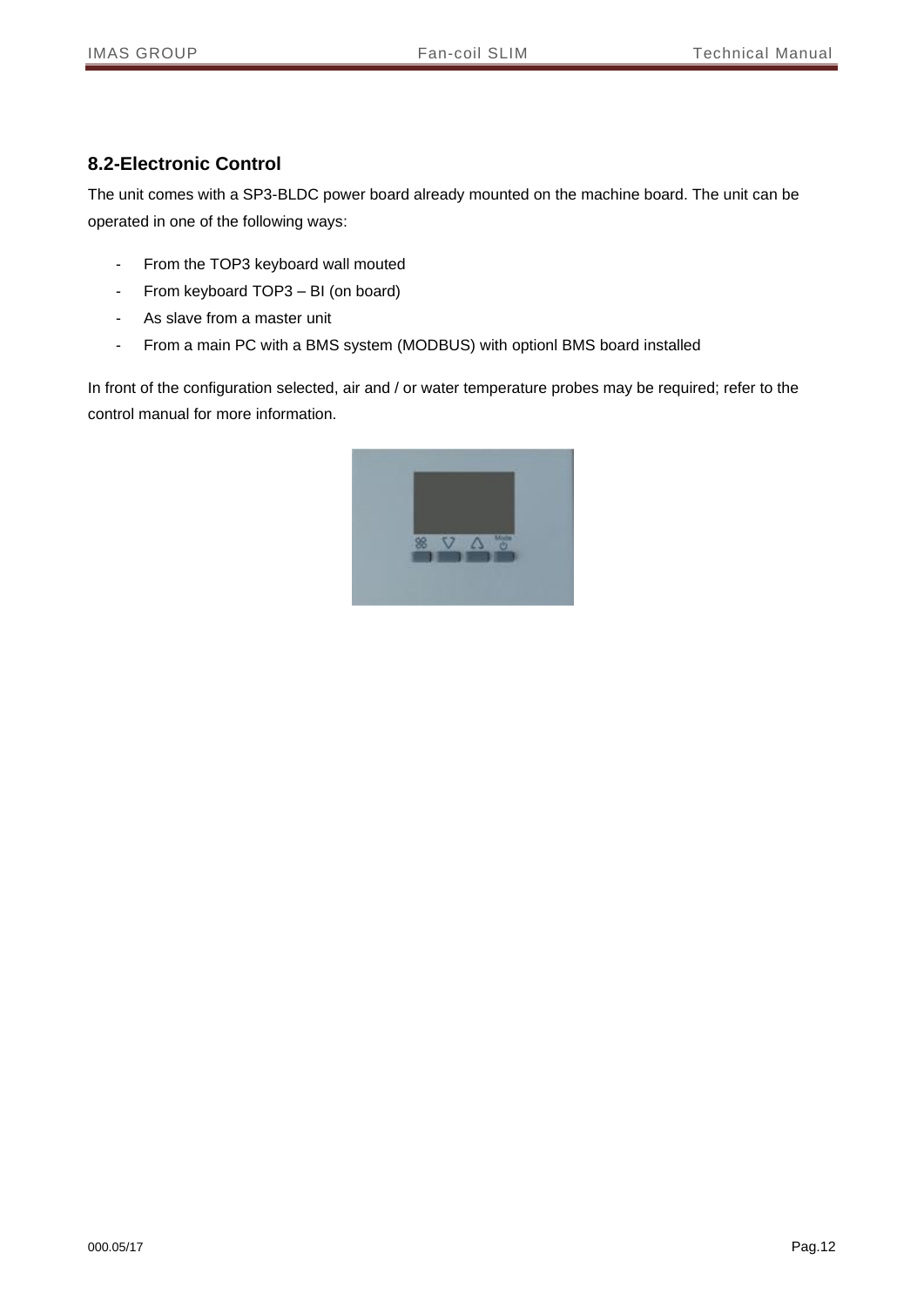# <span id="page-13-0"></span>**9-ELECTRICAL DIAGRAM**

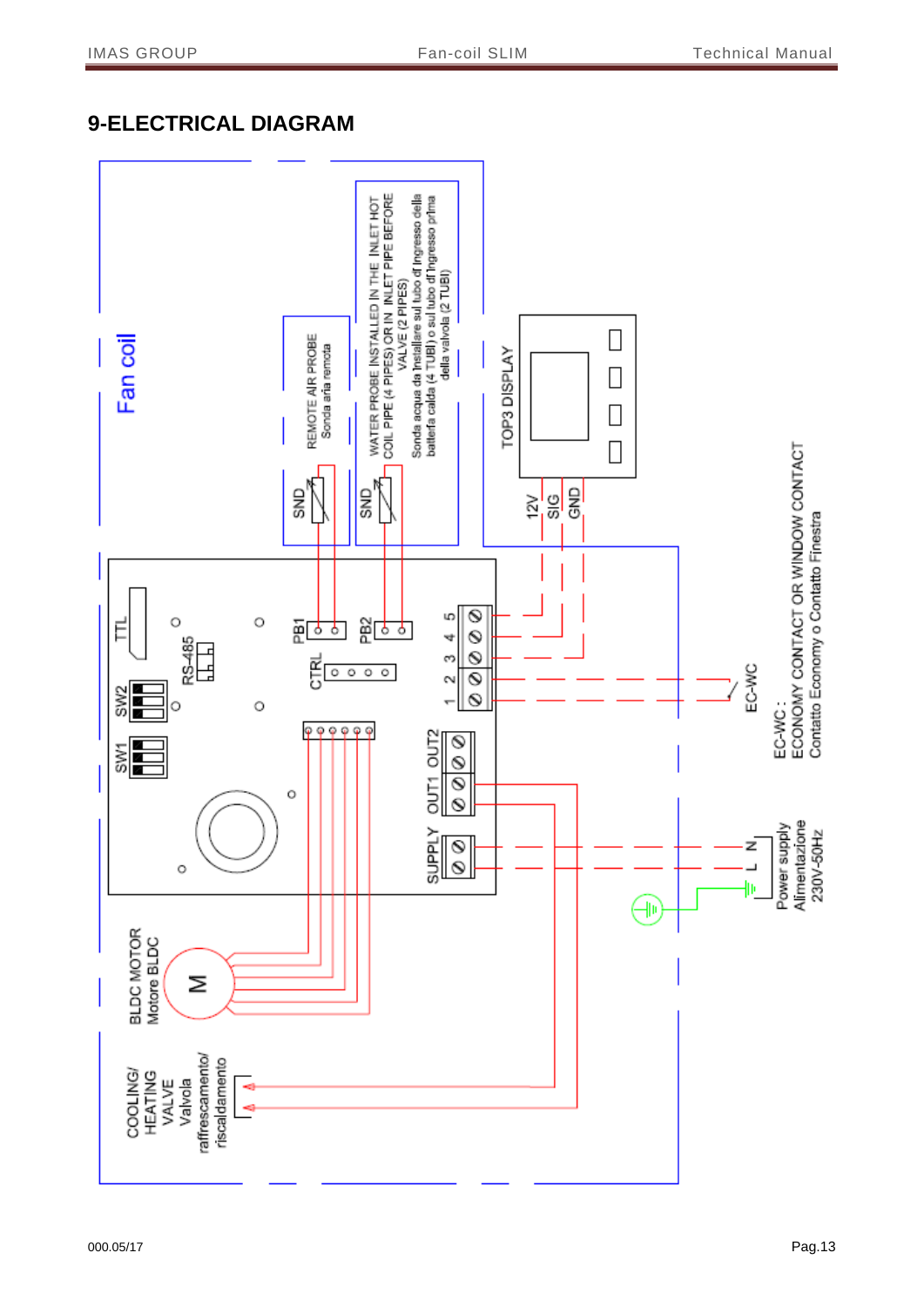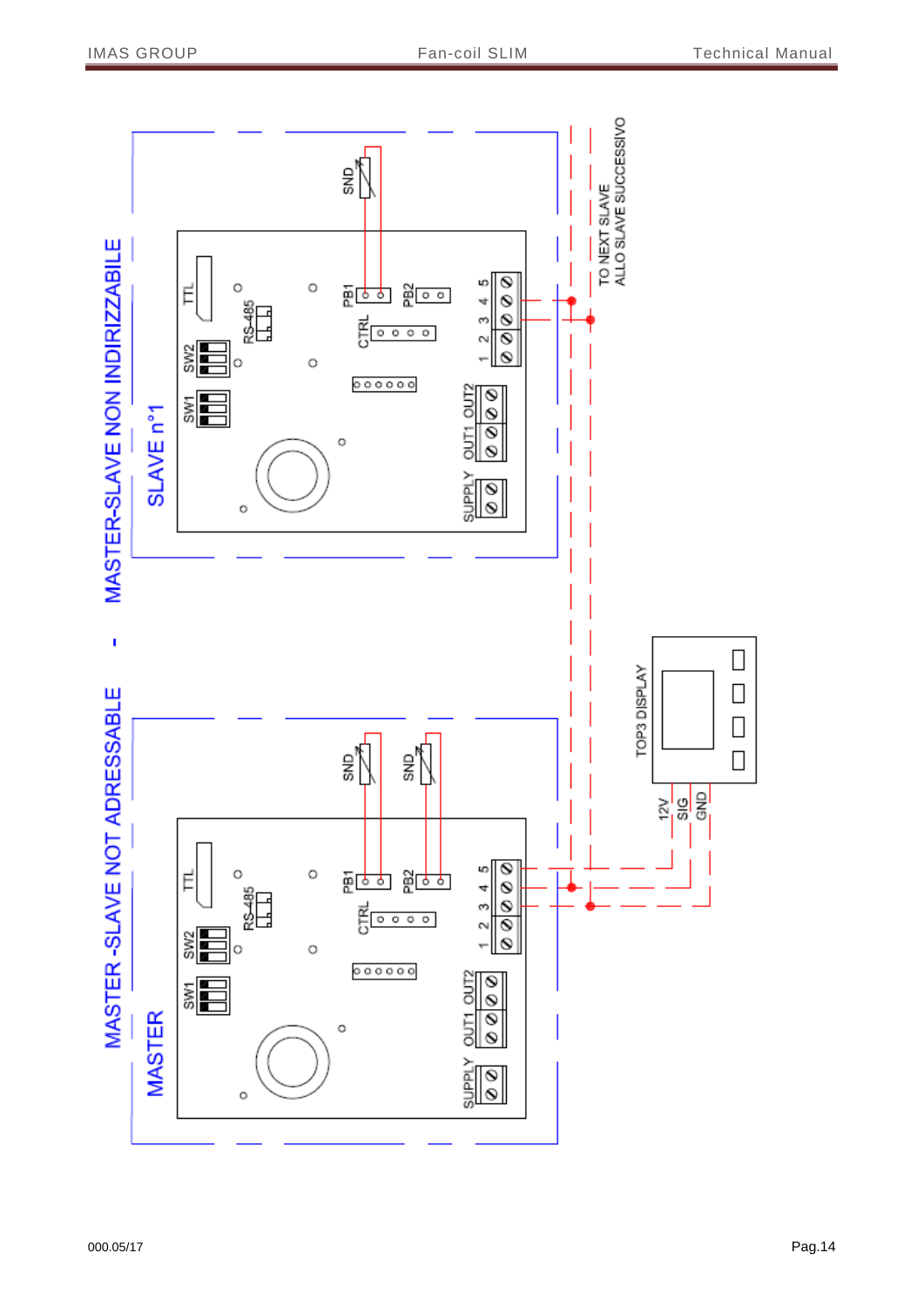NOTE:

IMAS GROUP reserves themselves the right to make any modifications at any time necessary for the improvement of the product and connected modification of the relevant technical data